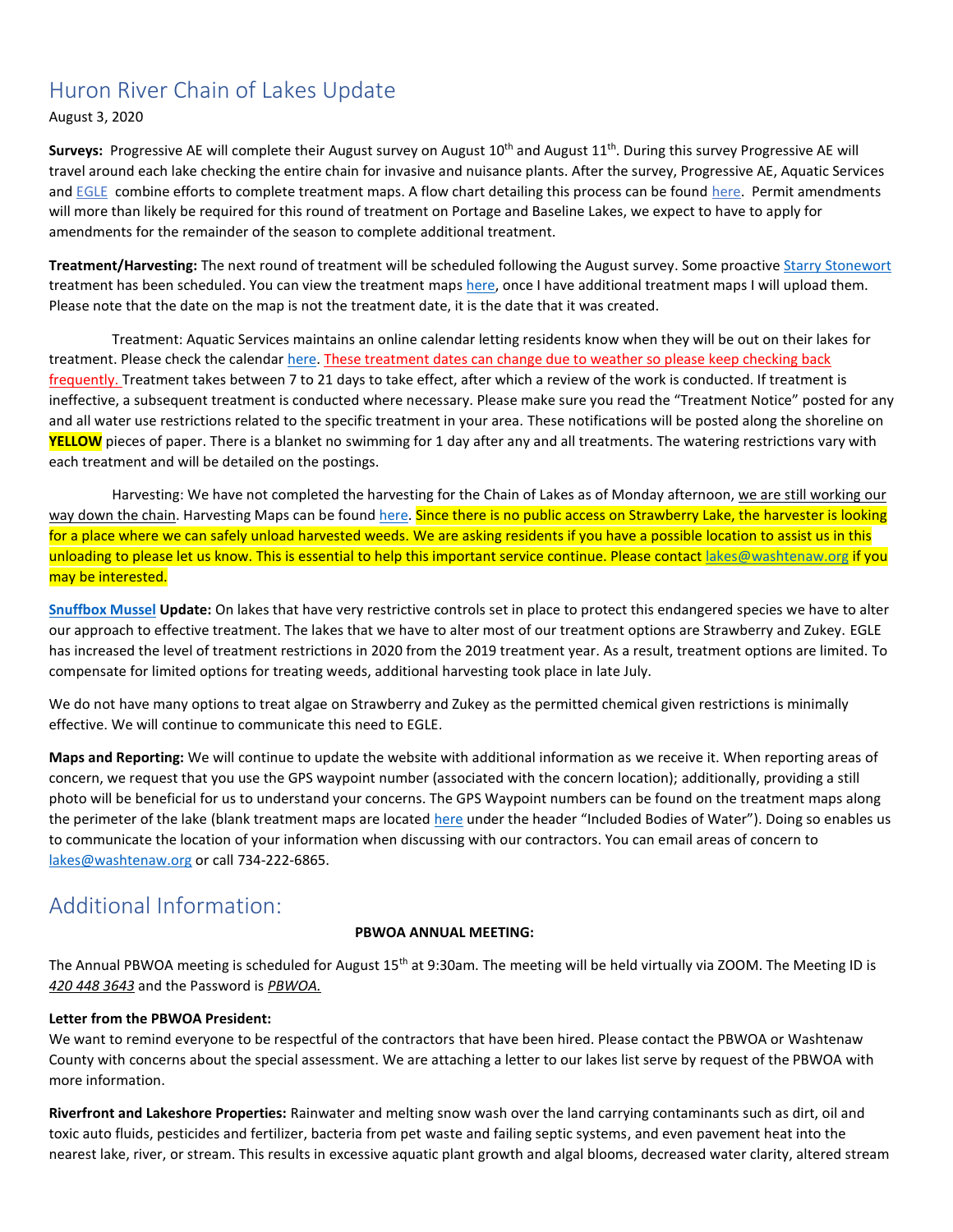flows, degraded habitat, and shoreline erosion. To learn more about what you can do as a waterfront homeowner to help minimize runoff please visit the Huron River Watershed Council [website.](https://www.hrwc.org/take-action/at-home/riverfront-lakeshore-properties/)

**PFAS:** The "Do Not Eat" advisory on the Huron River starts when N. Wixom Road crosses in Oakland County and extends downstream to the mouth of the Huron River as it enters Lake Erie in Wayne County. For a full list of water-bodies please visit <https://www.washtenaw.org/AlertCenter.aspx?AID=136>

**Shoreland Steward Best Practices:** Please visit the following site to learn more about the best practices for your shoreland! Small steps you take on your own shore can have BIG impacts for your lake's water quality. [https://www.mishorelandstewards.org/bestpractices.asp](https://gcc01.safelinks.protection.outlook.com/?url=https%3A%2F%2Fwww.mishorelandstewards.org%2Fbestpractices.asp&data=02%7C01%7Ckoloskil%40washtenaw.org%7Cc1099d767abc47df4fd108d6ffc1b605%7C940f79927c85414e8cb10632dd3a5282%7C0%7C0%7C636977604786419415&sdata=y9VJuglOwLSYM%2F8PlrbVRfiz7aXv3RoGR2iMVcbKcuY%3D&reserved=0)

**Washtenaw County Website with Lake Management Resources:** A list of informational resources we have been accumulating have been posted on a central page now! On this webpage you can find information on Plant Management, Lake Muck, Native Shorelines and Boat Pitting. Please take a look at this [page!](https://www.washtenaw.org/3062/Lake-Management-Resources) If you have a resource, you think might be helpful for other residents who live on or enjoy lake life please forward it to [Lakes@washtenaw.org.](mailto:Lakes@washtenaw.org)

**Contact List:** Frequently we get asked questions regarding areas of Lake Management we do not oversee. We have created a contact list for the multiple issues that arise on lakes such as questions about lake levels, fish kills, PFAS, etc. We have attached this contact list to this update, and it will approach on the Resources [Page](https://www.washtenaw.org/3062/Lake-Management-Resources) on the County Website.

found on the PBWOA website [pbwoa.org.](pbwoa.org) ["Cleanup effort on the Portage Chain of](https://thesuntimesnews.com/cleanup-effort-on-the-portage-chain-of-lakes/)  [Lakes"](https://thesuntimesnews.com/cleanup-effort-on-the-portage-chain-of-lakes/)

One of your fellow HRCOL residents Craig Kivi was featured in an article in The Sun Times News for his clean up efforts on the lakes.



[The Effects of Motorized Watercraft on](http://www.trpa.org/wp-content/uploads/2010-WI-Dept-of-Natural-Resources_UW-Boats-effects-on-ecosystems.pdf)  [Aquatic Ecosystems](http://www.trpa.org/wp-content/uploads/2010-WI-Dept-of-Natural-Resources_UW-Boats-effects-on-ecosystems.pdf)

**PBWOA:** Additional information may be



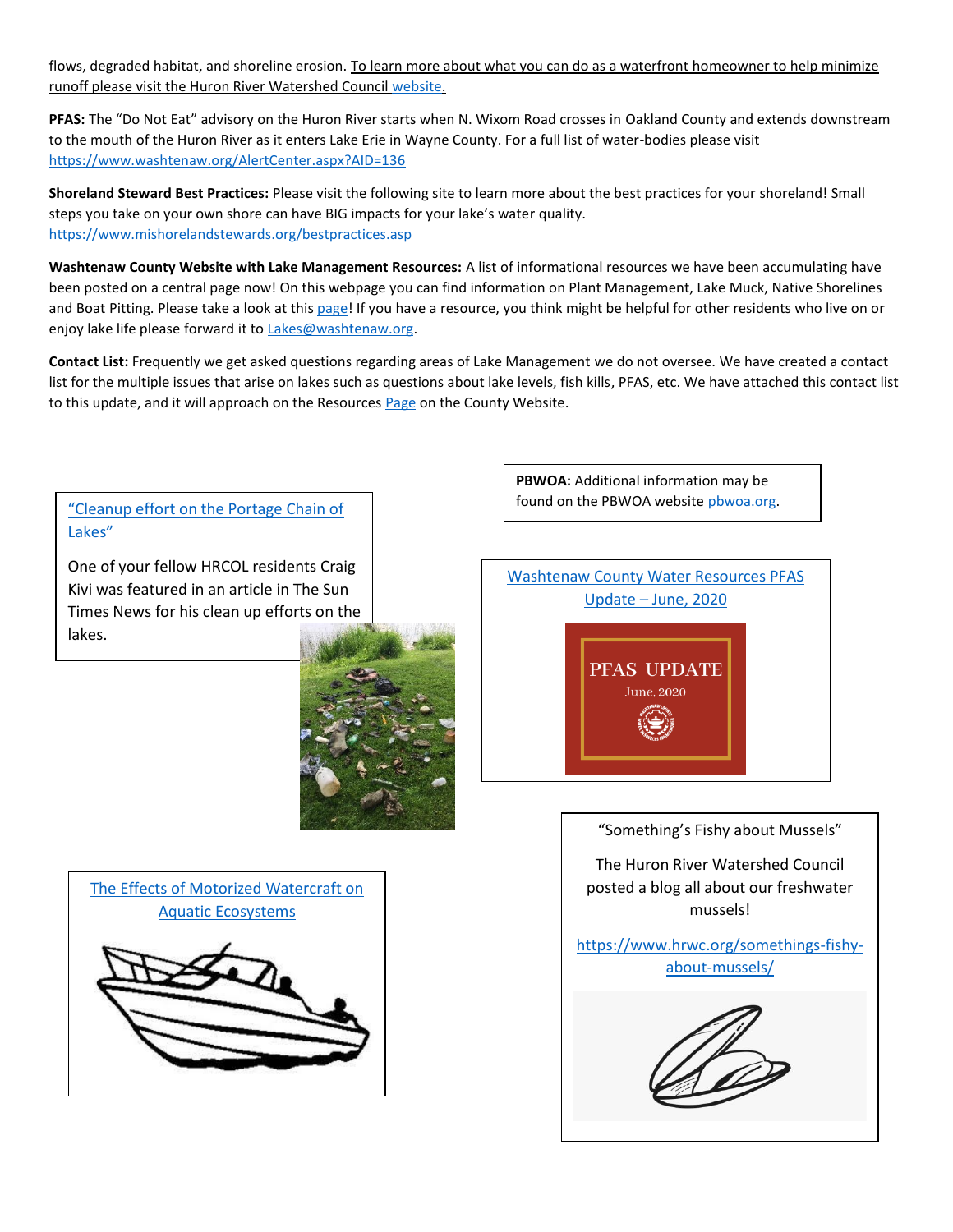Dear Members and All Persons Concerned with the Chain of Lakes Improvement Project:

I want to bring to your attention two recent events. The first event was when an Applicator was doing his job when a homeowner came out yelling at him and threw a shovel at him. The second event was when a posting of the legally required notice of an application was being posted when the homeowner came out yelling and swearing and threatened that she was a trespasser and the he would shoot her if she came back on to his property.

These behavior are offensive and repugnant.

If you have a concern or problem with anything having to do with the Improvement Project, there are many people who will listen to you. Certainly there are many justified complaints and issues. As always, you can contact me at MarkLTeicher@aol.com or on my cell at 248-420-9144. I may refer you to Lauren or to whomever else I think appropriate and I will share with you whatever information I have. In addition, you can always contact the Washtenaw County Public Works Environmental Supervisor Manager, Lauren directly at koloskil@wahtenaw.org or on her cell at 734-260-0446. Lauren is the primary contact for the program. You can also contact Theo at eggermontt@washtenaw.org. Washtenaw County Water Resources Commissioner Evan Pratt can be contacted directly at 734-222-6860 or pratte@washtenaw.org. Although the buck stops with Evan, the most hands on people are Lauren and Theo.

Everyone has worked hard to create a quality water environment. I certainly understand our water environment is complex. DNR/DEQ/EGLE and their permitting process is bulky and problems arise. However, please do not act or threaten violence. Please call and we'll listen.

Take care

Mark Teicher PBWOA President